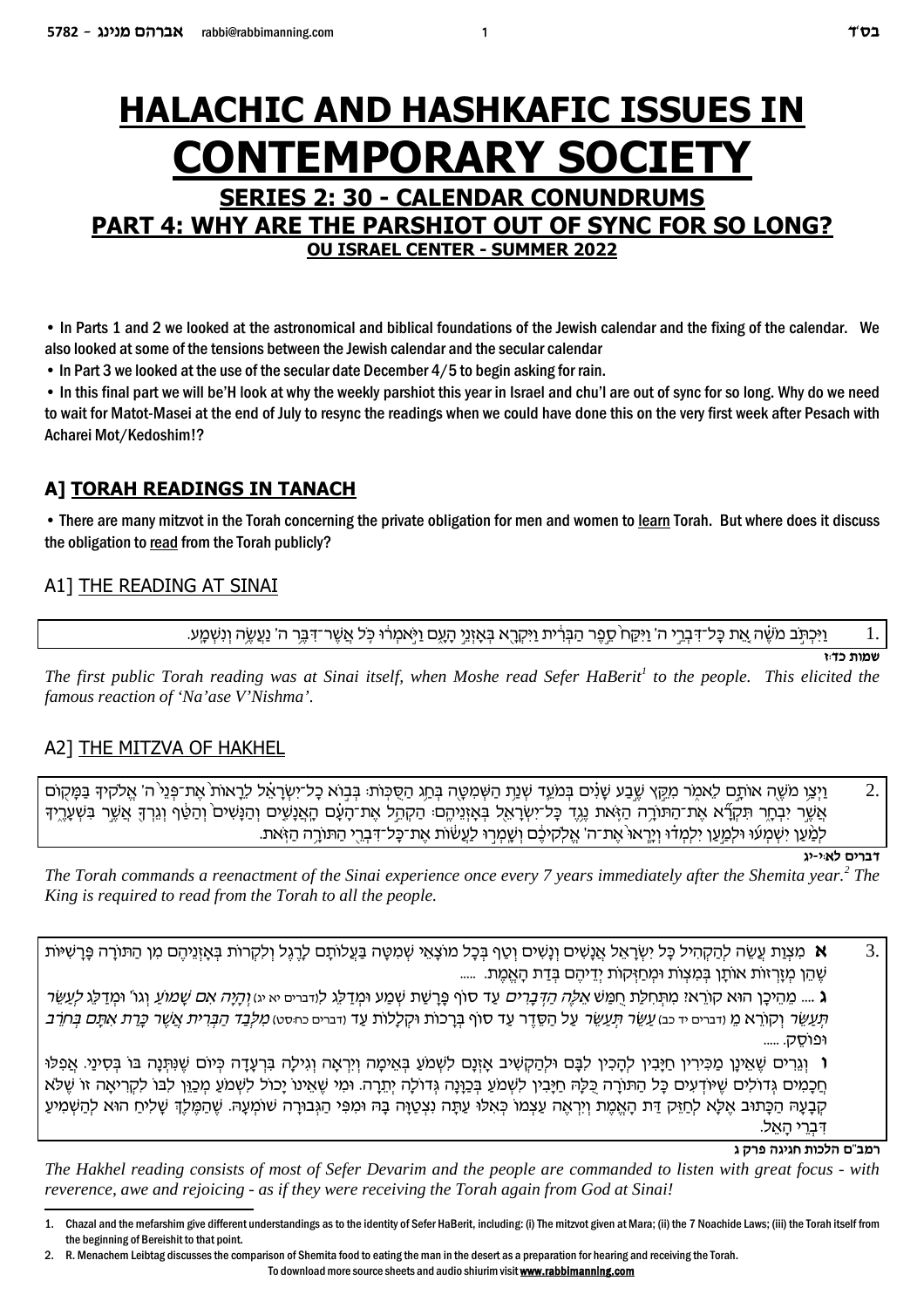.... מהי התועלת בקריאה נטולת הבנהי התשובה פשוטה؛ גם בקריאה כזו הנפש מתרוממת .... המחייב של קה"ת הוא לא  $\overline{4}$ . מצות לימוד כי אם מצות קידוש הגברא על ידי תלמוד תורה ..... תקנתו התמקדה בקריאה ושמיעת הדברים ולא הבנתם ....

הרב יוסף דב סולובייציק, שיעורים לזכר אבא מרי א, "קריאת התורה בשבת, בשני ובחמישי" עמודים קס-קסז Rav Soloveitchik understands that the purpose of public Torah reading is not learning or understanding per se. It is the sanctification of the person though public Torah study<sup>3</sup>.

### A3] THE ROSH HASHANA READING OF EZRA

(א) וַיֵּאָסְפָוּ כָל־הָעָם כְּאֵישׁ אֵחָד אֵל־הֲרָחוֹב אֲשֶׁר לִפְנֵי שַׁעַר־הַמָּיִם וַיְאמִרוּ לְעֵזְרֵא הַסֹּפֵר **לְהָבִיא אֲת־סֵפֵר תּוֹרַת מֹשֶׁה** 5. אֲשֶׁר־צְוֶה הָ' אֱת־יִשְׂרָאֱלּ: (ב) וַיָּבִיא עֵזְרֵא הַכֹּהֵן אֱת־הַתּוֹרָה לִפְנֵי הַקָּהָל מֲאֵישׁ וְעַד־אִשָּׂה וְכְל מֵבֶין לִשְׁמְעַ בִּיְוֹם אֱחֶד לַחְדֵּשׁ השביעי: (ג) ויקרא־בו לכני הרחוב אשר לפני שער־המים מן־האור עד־מחצית היום נגד האנשים והנשים והמבינים ואזני כַל־הַעָם אֱל־סֶפֶר הַתּוֹרֵהּ ..... (ה) וַיִּפְתַּח עֵזְרֵא הַסֶּפֶר לַעֶינֵי כַל־הַעָם כֵּי־מֶעַל כַּל־הַעָם הַיַּה וּכְפָתְחוֹ עַמְדוּ כַל־הַעֲם (ו) וַיִּבְרֵדְּ עֵזְרָׂא אֱת־הִ' הָאֱלֹקים הַנֶּדְוֹל וַיַּעֲנוֹ כָל־הָעָׁם אָמֵן אָמֵן בִּמְעַל יִדֵיהֵם וַיִּקְדָו וַיִּשְׁתַחַוֶ לַהְ' אַפְּיִם אֲרִצָה: (ז) וְיֵשִׁוּעַ וּבָנִי וְשֶׁרֵבְיָה| יַמְיון עַקּוּב שַׁבְּתַיִן הְוֹדִיָּה מַעֲשֵׂיָה קְלִיטָא עֲזַרְיָה יוֹזָבָד חָנֶן פְּלָאיָה וְהַלְוִיּם מְבִינִים אֶת־ הָעָם לַתּוֹרֶה וְהָעֶם עַל־עָמְדֶם: (ח) וַיִּקְרְאָוּ בספר בתורת האלקים **מפרש ושום שכל ויבינו** במקרא: ס

נחמיה ח:א - ח

Ezra read to the people from the Torah on Rosh Hashana in Yerushalayim after their return with him from exile. For this reading, the verses emphasize that the Torah was explained and understood by the people. We will see below that this refers to the introduction of the Targum.

## **B] RABBINIC DECREES OF TORAH READING**

### B1] SPECIAL READINGS FOR CHAGIM - A TAKANA BY MOSHE

וְיִדַבֵּר מֹשֶׁה אֱת־מֹעֲדֵי הִ' אֱל־בְנֵי יִשְׂרַאֱל. 6.

וי<del>קר</del>א כג<sub>'</sub>מד

Moshe also declared certain appointed times to the Jewish people in the desert.

ו*ידבר משה את מעדי ה' אל בני ישראל -* מצותן שיהיו קורין אותן כל אחד ואחד בזמנו. תנו רבנן: משה תיקן להם לישראל  $\overline{7}$ שיהו שואלין ודורשין בענינו של יום - הלכות פסח בפסח, הלכות עצרת בעצרת, הלכות חג בחג.

#### מגילה לב.

Chazal teach that there was an ancient takana of Moshe to learn the laws pertaining to each festival on that festival.

ראש חדש אדר שחל להיות בשבת קורין בפרשת שקלים ..... בפסח קורין בפרשת מועדות של תורת כהנים. בעצרת *שבעה* 8. שבועות. בראש השנה *בחדש השביעי באחד לחדש.* ביום הכפורים א*חרי מות.* ביום טוב הראשון של חג קורין בפרשת מועדות שבתורת כהנים. ובשאר כל ימות החג בקרבנות החג. בשני ובחמישי ובשבת במנחה קורין כסדרן .... שנאמר וויקרא כּגּּמּד) <u>וַיְדַבֵּ</u>ר מ*ַשֶׁׂה אֱת־מַעֲדֵי ה' אֱל־בְּנֵי יִשְׂרַאֱל -* מצותן שיהו קורין כל אחד ואחד בזמנו.

#### משנה מגילה גוד-ו

The Mishna sets out the requirements for reading certain parts of the Torah at special times of the year.<sup>4</sup>

 $3.$ He also writes: "Reading the Torah in public is equivalent to the experience of standing before the Shechina as at Mt. Sinai. This phenomenon has something of a reenactment of the meeting between God and the people of Israel hidden within it. In hearing the reading, the community must picture for themselves that the Torah is being given from Sinai at that moment, with noises and lightning and the very loud blast of the shofar". In the Matter of Takanat Moshe, Shiurim Lezecher Abba Mari II, 210.

<sup>4.</sup> We see that some of these readings took place during Temple times. For instance, the reading of the Torah on Yom Kippur was part of the Cohen Gadol's service in the Temple. Also, just as the Cohanim and Levi'im were divided into 24 mishmarot, the Yisraelim were also divided in 24 ma'amadot. Some of the people in the ma'amad travelled to the Temple to witness the korbanot and others remained in their towns and read special Torah portions from Bereishit 1:1-2:4 (Ta'anit Chap 4) - see also https://www.jewishvirtuallibrary.org/mishmarot-ma-amadot.

A number of late 2nd Temple external sources testify to the Shabbat Torah reading. See Josephus Against Apion 2:175, Philo De Somniis 2:127. A synagogue dating from before 70CE was discovered in the Ophel excavations in Yerushalayim bearing an inscription which reads: Theodotus, son of Vettenus, priest and archisynaogue, son of an archisynaogue, grandson of an archisynaogue, constructed the synagogue for the reading of the Law and teaching of the commandments"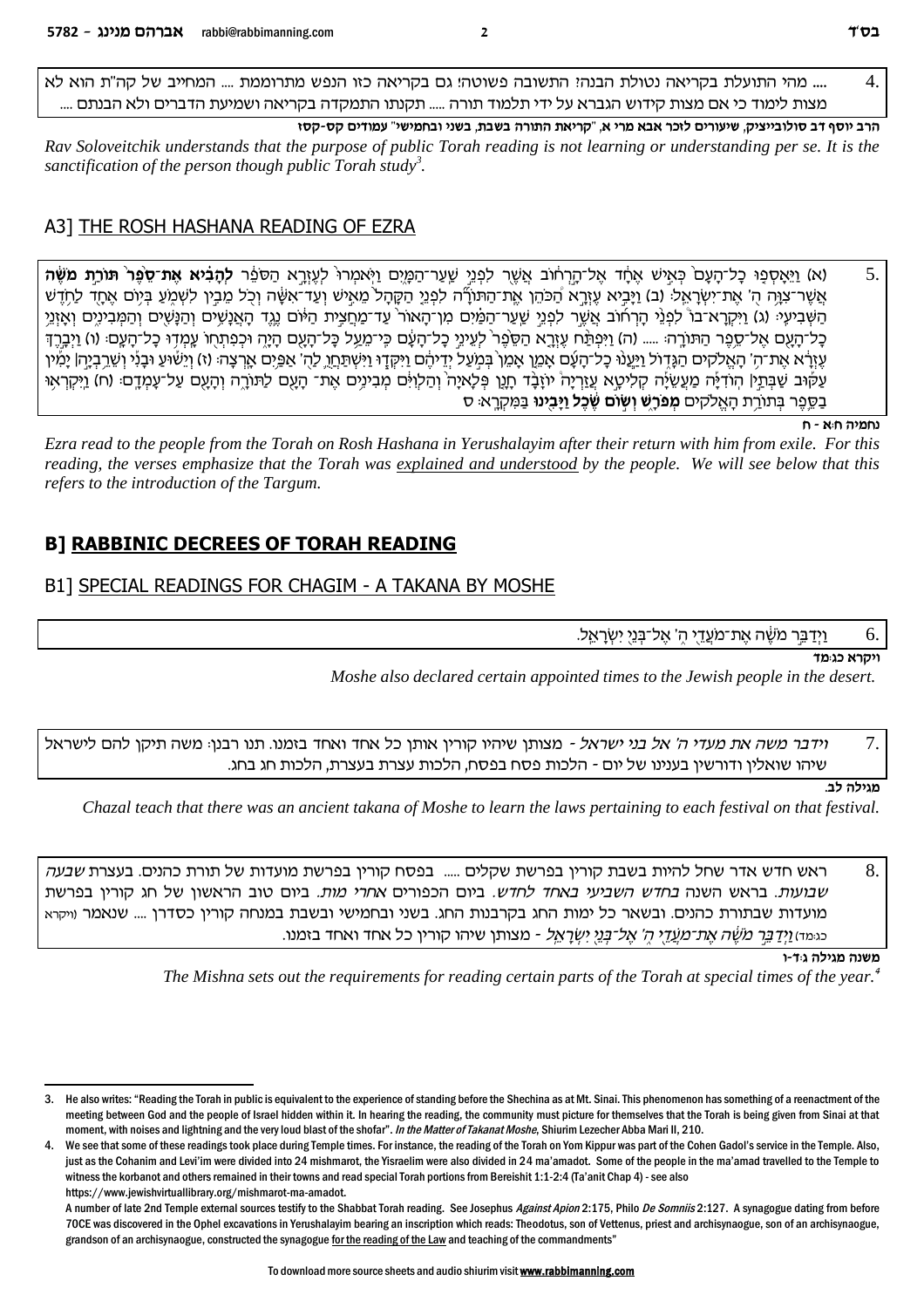משה התקין את ישראל שיהו קורין בתורה בשבתות ובימים טובים ובראשי חדשים ובחולו של מועד שנאמר וויקרא כגמד)  $\overline{Q}$ וידבר משה את־מעדי ה' אל־בני ישראל.

### תלמוד ירושלמי מגילה ד:א

The Yerushalmi adds that the institution also includes reading from the Torah on Shabbatot.

דתניא: ושמות טוּכּב) *וַיַּלְכָו שְׁלְשֶׁת־יָמְיֶם בַּמְדְבָר וְלֹא־ מָצְאוּ מַיִּם.* דורשי רשומות אמרו: אין מים אלא תורה, שנאמר: וישעיהו נהא), 10. *הוי כל־צמא`לכו למים.* כיון שהלכו שלשת ימים בלא תורה נלאו. עמדו נביאים שביניהם ותיקנו להם שיהו קורין בשבת ומפסיקין באחד בשבת, וקורין בשני ומפסיקין שלישי ורביעי, וקורין בחמישי ומפסיקין ערב שבת - כדי שלא ילינו ג' ימים בלא תורה.

בבא קמא פב.

Torah is compared to water and the Jewish people could not manage without water, or Torah, for more than three days. So the 'prophets among them'<sup>5</sup> enacted that there must be a Torah reading at least every three days.

משה רבינו תיקן להם לישראל שיהו קורין בתורה ברבים בשבת ובשני ובחמישי בשחרית כדי שלא ישהו שלשה ימים בלא 11. שמיעת תורה.

רמב'ם הלכות תפילה ונשיאת כפים יב:א

The Rambam specifically rules that the institution of reading the Torah on Monday, Thursday and Shabbat came from Moshe Rabbeinu.

### B2] THE TAKANOT OF EZRA - SHABBAT MINCHA

עשרה תקנות תיקן עזרא: שקורין במנחה בשבת, וקורין בשני ובחמישי ..... הוא תיקן תלתא גברי ועשרה פסוקי ....  $12$ 

#### בבא קמא פב.

Ezra later extended the decree to add an extra reading at Shabbat Mincha and that three men should between them read at least 10 verses at each public reading.

### **B3] THE ARAMAIC TARGUM**

6.

מאי דכתיב <sub>(</sub>נחמיה חוז) <u>ויקראו בספר בתורת האלקים מפרש ושום שכל ויבינו במקר</u>א. ויקראו בספר תורת האלהים - זה 13. מקרא, מפרש - ז*ה תרגום*, ושום שכל - *אלו הפסוקין, ויבינו במקרא* - אלו פיסקי טעמים ואמרי לה: אלו המסורת.

מגילה ג.

Ezra also introduced an Aramaic translation of the Torah which he decreed should be read together with the Torah so that people would understand the reading.

שהתרגום אינו אלא להשמיע לנשים ועמי הארץ שאינן מכירין בלשון הקודש .... ובתרגום של תורה לריכין אנו לחזור שיהו מבינין את  $14$ המלות ...

#### רש'י מגילה כא: ד'ה ובנביא

Rashi explains that the Targum was aimed at people who were not learned in Torah and who would use it as at tool to enable them to understand the mitzvot.

ר' חגי אמר - ר' שמואל בר רב יצחק עאל לכנישתא. חמא חזנה קאים מתרגם ולא מקים בר נש תחתוהי (קרנן סעדס - ראס  $15$ םחזן כות כמתכגס). א'ל אסור לך! כשם שניתנה ע'י סרסור, כך אנו צריכין לנהוג בה ע'י סרסור ... <sub>(דברים היה)</sub> *אֲנכִי עמֲד בֱין־הַ'* וּבֵינֵיכֵם *בֵּעֵת הַהָוֹא לִהַגְּיִד לָכֵחֲ אֶת־דִּבֵּר הְ*' (קרבן כעדה - כך נֿריך שיהא א' קורא ואחד מסרגם).

תלמוד ירושלמי מגילה ד:א

Chazal insisted that two people had to be involved in the Torah reading - one to read the verses in Hebrew from the Torah and a second person to translate them into the Aramaic Targum<sup>6</sup>.

To download more source sheets and audio shiurim visit www.rabbimanning.com

 $\overline{\mathbf{z}}$ 

 $\overline{a}$ See Torah Temima on Shemot 15:32 n 34 who suggests that the expression 'the prophets among them' is not a reference to Moshe but to later prophets, possibly at the beginning of the Second Temple period, when the rabbis were creating structures to strengthen the Jewish commitment to prayer etc.

The public reading of the Targum ceased in most communities in around the 10th century when they stopped speaking Aramaic. A notable exception is the Yemenite practice.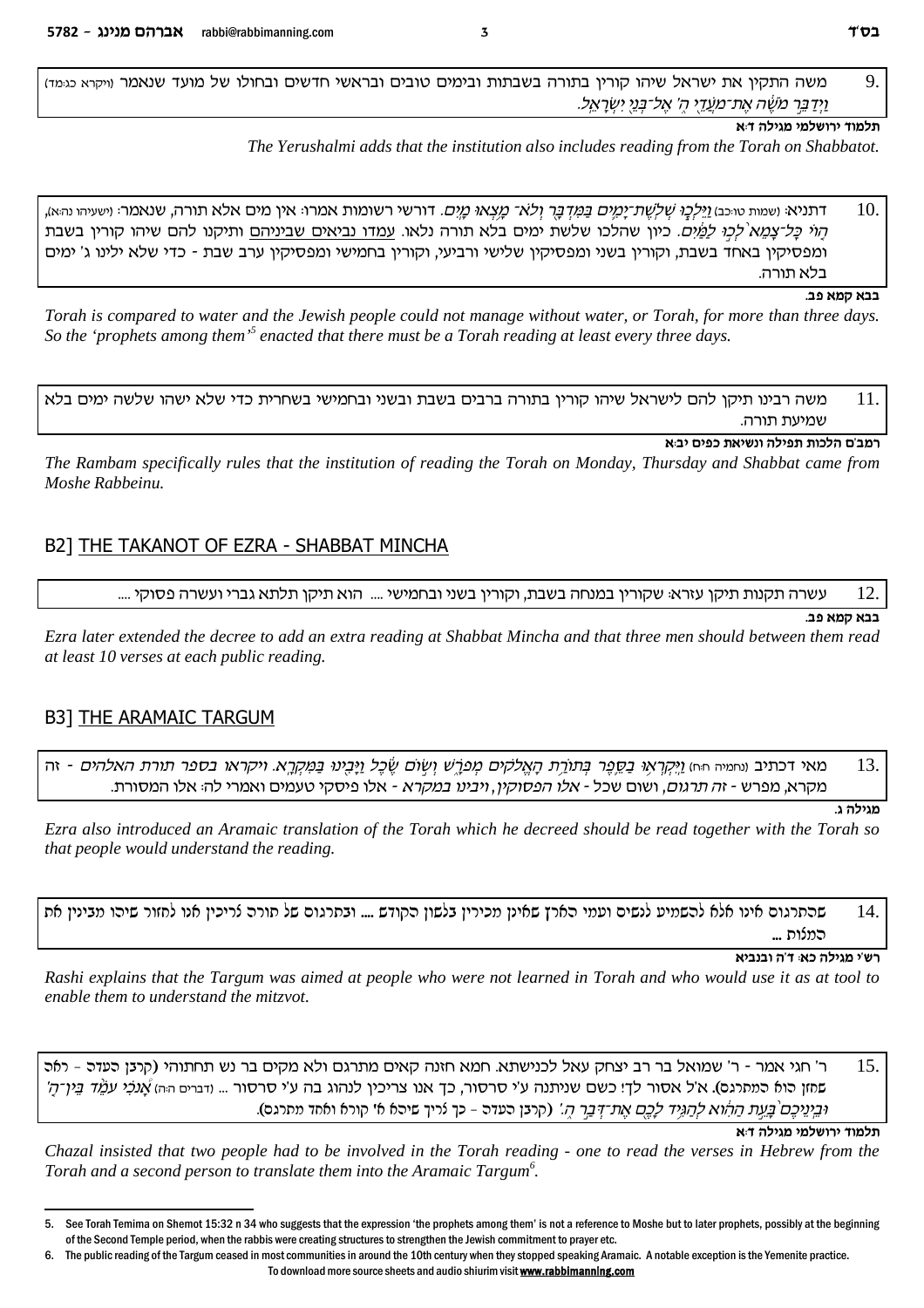# C] THE ANNUAL AND TRIENNIAL CYCLES

• The Mishna quoted above ruled that, after a special readings (eg for the 4 special parshiot before Pesach), the normal 'order' of Shabbat readings<sup>7</sup> is resumed. But what was that order?

16. בראשי החדשים ובחולו של מועד קורין ארבעה, אין פוחתין מהן ואין מוסיפין עליהן, ואין מפטירין בנביא. .... זה הכלל כל שיש בו מוסף ואינו יום טוב קורין ארבעה. ביום טוב חמשה, ביום הכפורים ששה, בשבת שבעה - אין פוחתין מהן אבל מוסיפין עליהן ומפטירין בנביא.

משנה מגילה דּ≔ב

The Mishna rules that we should call at least 7 readers to the Torah each Shabbat. Since each must read at least 3 verses, this means that the Shabbat reading may not be less than 21 verses.

• There are 5,852 verses in the Torah, so the Shabbat readings could not be split into more than 278 units!

מאי פרשת שקליםי רב אמר: ובמדבר כחב) *צו את־בְּנֵי יְשֹרַאֶל וְאַמַרְתָּ אֲלָהֶם אֶת־קַרְבָּנִי לַחְמִי,* ושמואל אמר: ושמות ליב) *כֵּי תִשֶּׁא* 17. .... מיתיבי חל להיות בפרשה הסמוכה לה, בין מלפניה בין מלאחריה - קורין אותה, וכופלין אותה. בשלמא למאן דאמר *כי* <u>תשא - היינו דמתרמי בההוא זימנא. אלא למאן דאמר צו א*ת קרבני* מי מתרמי בההוא זימנא!' אין, **לבני מערבא דמסקי**</u> לדאורייתא בתלת שניו. (רש"י – מסיימיו חמשה חומשיו פעם אחת לשלש שנים. ולא בכל שנה כמו שאנו עושיו).

מגילה כט:

The Gemara discusses the order of the Torah readings throughout the year. In its discussion of Parashat Shekalim, it mentions that the weekly Torah reading on the Shabbat before or after Shekalim could be the same, in which case it is simply read again, for two weeks in a row. Shekalim is always in Adar so that fits well with Shmuel's opinion that Shekalim is read from Ki Tisa - a parasha from that time of year. But Ray rules that Shekalim is taken from Pinchas. How can that fall in Adar!? The Gemara answers that Pinchas can fall in Adar according to the the triennial cycle of Eretz Yisrael<sup>8</sup>. Rashi records that however the Ashkenazi minhag in his time was to finish the Torah annually.

## C1] THE ANNUAL CYCLE IN BAVEL

• The Babylonian custom was to read through the Torah once per year and divide it into 54 weekly parshiot<sup>9</sup>.

18. יום טוב האחרון קורין כל הבכור ..... למחר קורין *וזאת הברכה* ומפטירין *ויעמד שלמה*.

מגילה לא.

The Bayli discusses the different readings for Chagim, including 2nd day Yom Toy (which only applies in chu'l). The reading fixed for 2nd day Shemini Atzeret, ie Simchat Torah, is Vezot Haberacha<sup>10</sup>.

> למחר קורין וזאת הברכה. משום אסוקי אוריתא. 19

> > חדושי הר"ן מגילה לא.

The Ran on the Gemara explains that this is because Vezot Haberacha is the end of the Torah. Does this mean that they finished the whole year's Torah readings with that parasha?

> למחר קורין וזאת הברכה. לפי שהוא סוף כל המועדות חותמין בברכת משה רבינו שבירך את ישראל. 20.

> > ר"ו (על הרי"ף) מגילה יא.

The Ran on the Rif does not explains that we read Vezot Haberacha because we are finishing the Torah on that day, but because this is an appropriate reading for the last day of all the Chagim. So it could be that even those communities who did NOT follow the annual cycle (but did keep 2nd day Yom Tov) could have read Vezot Haberacha on Simchat Torah!

To download more source sheets and audio shiurim visit www.rabbimanning.com

 $7<sub>1</sub>$ There is debate in the Gemara as to whether this 'order' means the order of the parshiot or the haftarot.

<sup>8.</sup> In fact, with a triennial cycle beginning after Succot, this parasha does indeed fall in Adar!

<sup>9.</sup> It seems that this was settled by the 6th century, but it may have been settled earlier.

<sup>10.</sup> This is the minhag today - see below. However, Tosafot (s.v. lemacha) already notes that our haftara reading is different to that given in the Gemara. We traditionally read from Yehoshua Chap 1 to continue reading into Nach. Tosafot attribute this to a ruling of R. Hai Gaon but question how he could rule against the Gemara!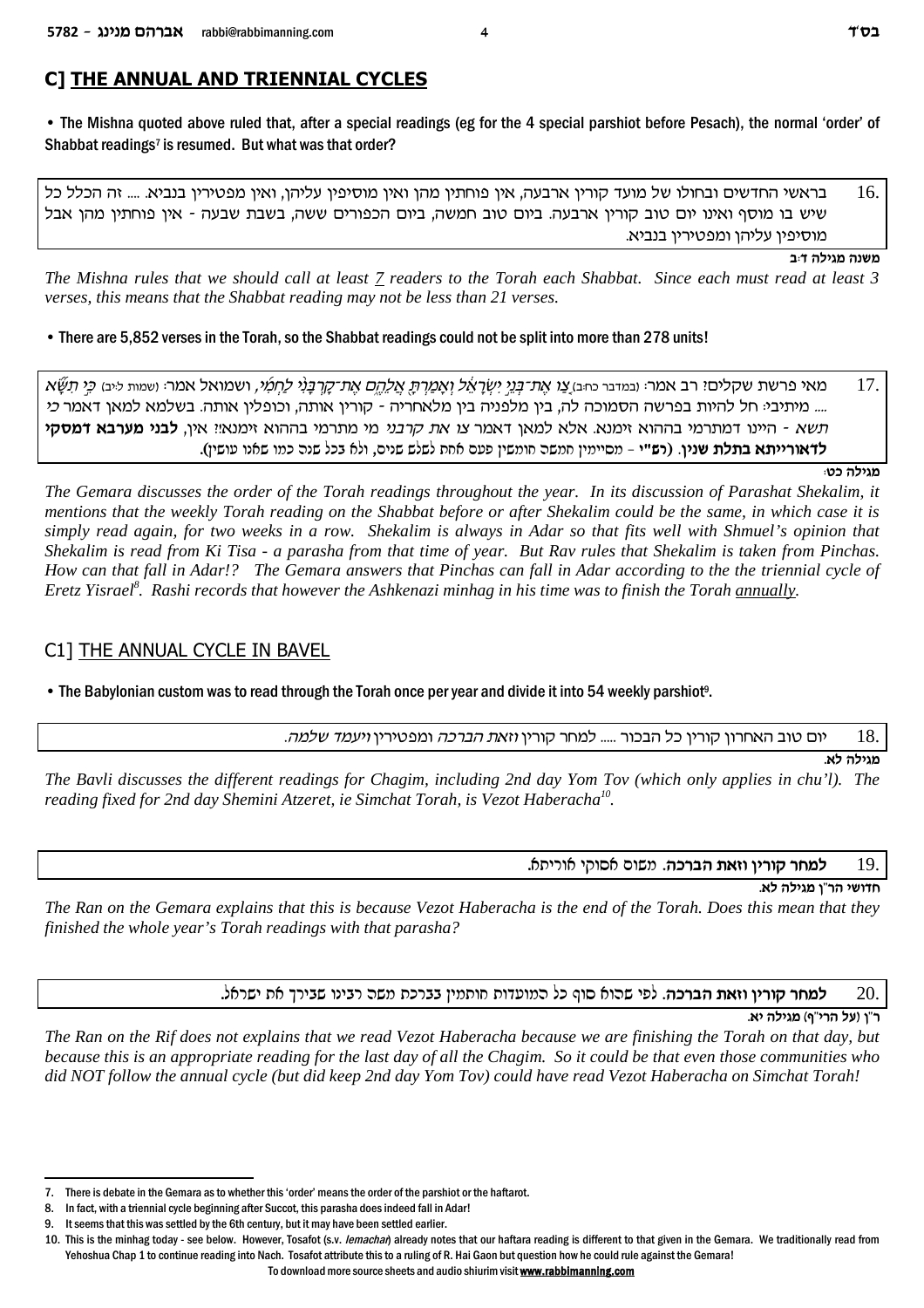### C21 THE TRIENNIAL CYCLE IN ERETZ YISRAEL

• As we saw in the Gemara above, the custom in Eretz Yisrael was to divide each parasha into 3 and finish every three years.

| - תמלא בענין הזה לבני מערבא שמסיימין התורה לשלש שנים ופוסקין כל פרשה ג' פרשיות אפשר דמיתרמי להו כי האי גוונא ועליהן |                  | 21. |
|---------------------------------------------------------------------------------------------------------------------|------------------|-----|
|                                                                                                                     | תניא זו הברייתא. |     |

רבינו חננאל מגילה כט:

Rabbeinu Chananel understands that the 54 parshiot were each divided into three and read consecutively.

• One minhag of the triennial cycle was to divide the Torah into 154 sedarim and reach one each week. Each of these sidrot had its own haftara<sup>11</sup>.

• However, this minhag was not uniform and there were other customs - 141, 167 and 175 sidrot. The latter finished the cycle every three and a half years<sup>12</sup>.

.... אמז"ל בירושלמי שבת פט"ז ה"א דמאה ושבעים וחמש פרשיות שכתוב בתורה, דבר, אמירה, ליווי, כנגד שנותיו של אברהם 22. אבינו. וכ"ה במס' סופרים פט"ז ה"י דקע"ה פרשיות שבתורה הם כנגד שנותיו של א"א. ובמס' סופרים סיימו: הלכך קבעו מאה ושבעים וחמשה סדרים בתורה בכל שבת ושבת עולת תמיד.

ובפי' 'נחלת יעהב' על מס' סופרים שם כתב שראה .... בהקדם דברי המהרש"ל ביש"ש סוף ב"ק החילוק בין בני א"י לבני חו"ל בקריאת התורה. שאנחנו בני חו"ל קוראים משנה לשנה את התורה כולה. אבל בא"י קוראין כל התורה שני פעמים בשמיטה שהתורה נקראת לשלש שנים ומחלה. והא דאמרינן במס' מגילה (כ"ט הנ"ל) דבני מערבא מסקי אורייתא לתלת שנין – פירושו ג' שנים ומחלה. ובזהר הקדוש עה"פ *אם ממשים לדיקי –* נ' פרשיות שבתורה הם כנגד נ' שבתות השנה. וא"כ הפירוש בירושלמי כך הוא: קע״ה פרשיות, לקע״ה שבתות, לדידהו בני א״י דמסקי לאורייתא בג׳ שנין ומחלה. וא״כ לכל שנה נ׳ פרשיות הן. ק״נ לשלש שנים, ולחלי שנה כ"ה. הם קע"ה וכו' עכ"ל.

שו"ת הרב"ז חלק א (אורח חיים, יורה דעה) סימן כו

The Radvaz quotes the opinion of R. Shlomo Luria, based on Mesechet Sofrim, that there was actually a reading cycle linked to the Shemita. Thus the Torah was read twice every  $7$  years -  $3\frac{1}{2}$  years (175 sidrot) for each cycle. He understands that the Gemara's reference to 'three years' really means three and a half.

### C31 THE BABYLONIAN CUSTOM PREVAILS

המנהג הפשוט בכל ישראל שמשלימין את התורה בשנה אחת, מתחילין בשבת שאחר חג הסוכות. וקורין בסדר *בראשית*, 23. בשניה *אלה תולדות*, בשלישית *ויאמר ה' אל אברם*. וקוראין והולכין על הסדר הזה עד שגומרין את התורה בחג הסוכות. ויש מי שמשלים את התורה בשלש שנים ואינו מנהג פשוט.

רמב"ם הלכות תפילה ונשיאת כפים פרק יג הלכה א

The Rambam states that the almost universal minhag by his day  $(12C)$  was to read the Torah in 1 year and finish on Succot. He mentions the other minhag of the 3 year cycle as uncommon by his day.

24. There [in Cairo] were two synagogues, one for those from Israel and one for those from Babylon ... They observed different customs with regard to the reading of the portions in the Torah. The communities from Babylon read a portion each week, as they do in Spain, thus completing the Torah each year. But the communities of Israel do not follow this practice. Rather, they divide each portion into three sections and finish the Torah every three years. There is among them a custom to join all together and pray on the day of Simchat Torah and on the day of Matan Torah.

from the writings of Benjamin of Tudela (mid 12C)

Benjamin of Tudela visited Egypt in the 1170s. It seems that, by that time, even those communities using the triennial cycle still celebrated Simchat Torah.

# DI MATCHING THE SHABBAT READINGS WITH THE CHAGIM

• As we have seen, there were special Torah readings for the Chag and also regular Shabbat readings - whether on an annual or triennial cycle.

• But do the Shabbat readings have any specific connection with the times of year or the Chagim?<sup>13</sup>

<sup>11.</sup> Various attempts have been made to recreate the cycle of sidrot and haftarot in the triennial cycle. See for instance Charles Perrot, The Reading of the Bible in the Ancient Synagogue in Martin Mulder, ed., Mikra (Fortress, 1988), pp. 139ff.

<sup>12</sup> This is recorded in the Yam Shel Shlomo end of Raya Kama

<sup>13.</sup> Note that the Chida (end shu't Chaim Sha'al) quotes Kitzur Teshuvot HaRosh cited from sefer Chazei Hatenufa (54), that the main halachic imperative is to ensure that the Torah is To download more source sheets and audio shiurim visit www.rabbimanning.com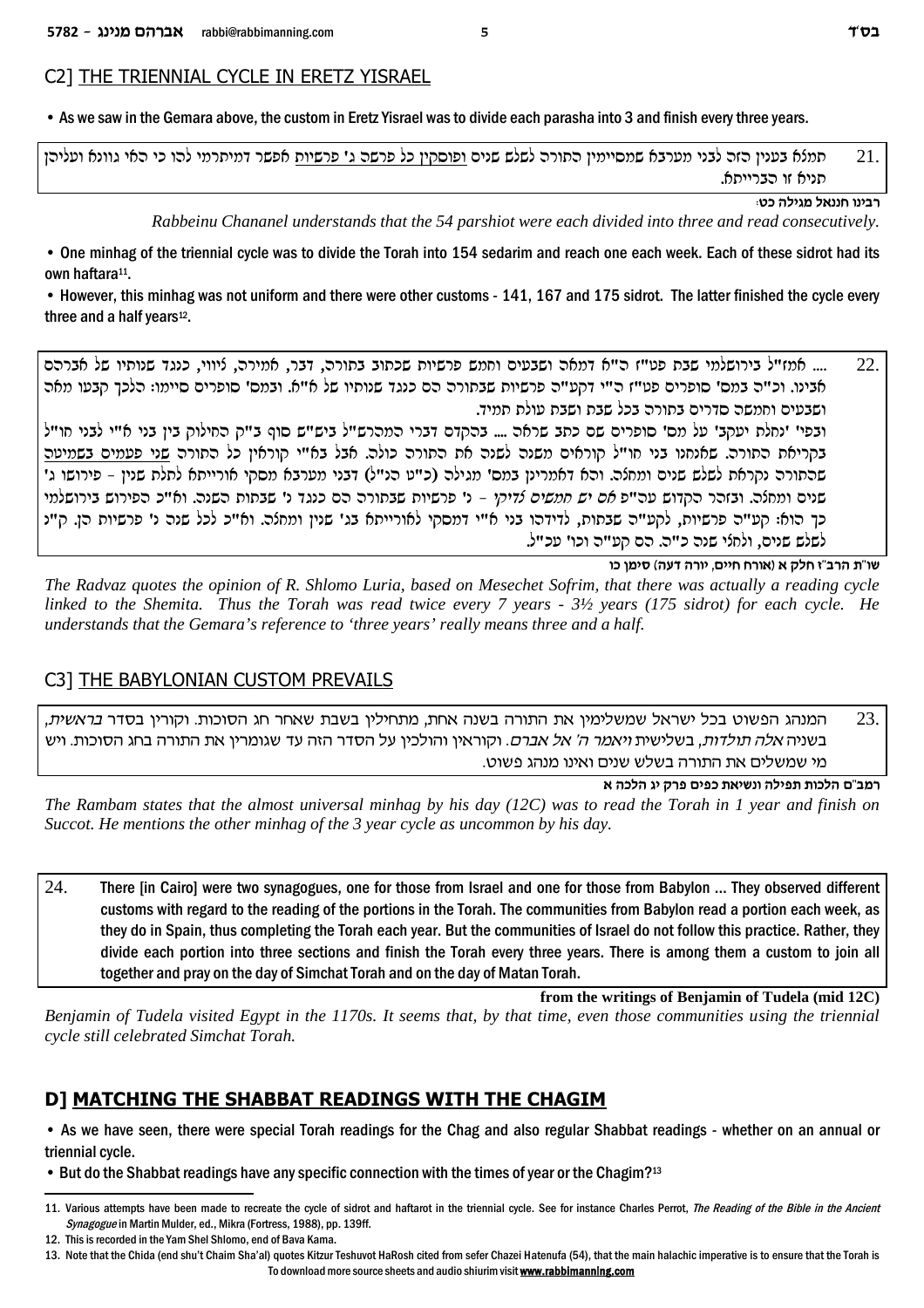$25$ תניא. רבי שמעון בן אלעזר אומר: עזרא תיקן להן לישראל שיהו קורין קללות שבתורת כהנים קודם עצרת, ושבמשנה תורה קודם ראש השנה. מאי טעמאי אמר אביי ואיתימא ריש לקיש: כדי שתכלה השנה וקללותיה. בשלמא שבמשנה תורה איכא כדי שתכלה שנה וקללותיה. אלא שבתורת כהנים, אטו עצרת ראש השנה היאיִ אין - עצרת נמי ראש השנה היא. דתנן: ובעצרת על פירות האילן.

#### מגילה לא:

Ezra decreed that the reading of the Tochacha in Vayikra should come before Shavuot and the reading of the Tochacha in Devarim should come before Rosh Hashana.

לבני מערבא דמסקי לדאורייתא בתלת שנין.... הא קשיא לי טובא! דהאמרינן שילהי מכילתין עזרא תקן שיהו קורין קללות 26. שבת"כ לפני עצרת ושל משנה תורה לפני ר"ה. וכה"ג מי מתרמי להו!!

הגהות יעבץ מסכת מגילה כט:

R. Ya'akov Emden asks from this decree on the triennial cycle. How could that system match the Tochachot up with Shavuot and Rosh Hashana!?

• R. Tzadok HaKohen<sup>14</sup> suggests that they may have introduced special readings of the Tochachot before these Chagim, just like the special holiday readings and the 4 Parshiot before Pesach.

# E] WHEN ERETZ YISRAEL AND CHU'L ARE OUT OF SYNC

## **E11 THE DOUBLE PARSHIOT**

• As noted above, the annual cycle contains 54 parshiot so that there is one for each Shabbat, even during a leap year<sup>15</sup>.

- However, many years are shorter and do not require 54 parshiot. Hence the creation of the 'double parasha'.
- The following 7 parasha combinations can double up<sup>16</sup>:
	- Vayakhel/Pekudei
- Tazria/Metzora<sup>17</sup> - Chukat/Balak<sup>18</sup>

- Acharei Mot/Kedoshim - Matot/Masei

- Behar/Bechukotai - Netzavim/Vayelech

• When 2nd day Yom Tov (at the end of Pesach or Shavuot<sup>19</sup>) falls on a Shabbat, communities in chu'l will have a special Chag reading, whereas the communities in Israel will revert to the Shabbat reading. This puts Israel one week ahead of chu'l and they can only fall back into sync if chu'l adopts a double parasha and Israel stays single<sup>20</sup>.

• Usually, the correction is after a month or so. But, occasionally, there can be a mega-split, where the parshiot are out of sync for three months! This can only happen either (i) in a leap year when Rosh Hashana is on Monday and the year has 385 days; or (ii) in a leap year when Rosh Hashana is on Tuesday and the year has 384 days. This is happening now in 2022. The last cases of a mega-split were 1995, 2016, and 2019. The next time will be in 21 years from now in 2043/5803.

• In a mega-split year chu'l only catches up at Matot/Masei, ignoring the possibilities to catch up on Acharei Mot/Kedoshim, Behar/Bechukotai and Chukat/Balak. Why should this be?<sup>21</sup>

- Some minyanim in Israel and in New York<sup>22</sup> offer a double parasha reading for those who are travelling and will miss a parasha.
- But is there any obligation on an individual man (or woman?) to hear this double parasha reading so that they do not miss out?

19. 2nd day Yom Tov-Simchat Torah cannot fall on Shabbat.

22. Zichron Moshe in Geula and Shomrei Shabbos in Boro Park have such minyanim.

6

completed every year. Hence, he writes that it is within the rights of 'Chacham B'lro' to decide where to stop and start the Torah readings and our parasha system is not fixed halacha, but rather minhag. The Ohr Zarua (Vol. 2, Hilchot Shabbat 45 s.v. ma'aseh) also seems to agree with this, stating that there is no fixed halacha as to which parasha must be read on which Shabbat. This is not now the practice and the order of parshiot is fixed across communities.

<sup>14.</sup> Pri Tzadik Ki Tavo 13. Some commentators pick up on R. Emden's observation and question whether 'ma'arava' indeed means Eretz Yisrael in this context or whether it was actually the custom of another smaller western community.

<sup>15.</sup> There are actually 55 Shabbatot in a leap year but only 54 parshiot are needed since one Shabbat will always Chol Hamoed Pesach. Of course, one will also be Chol Hamoed Succot but Vezot Haberacha is taken for Simchat Torah. So we still need 54 or, more accurately, 53 + Vezot Haberacha,

<sup>16.</sup> Abudarham (Seder Parshiot). He actually mentions Shlach/Korach as another double parasha combination, although this not practiced. Maybe too much bad news in one week!? 17. Most of these are in Vayikra - between Adar and Shavuot. As we will see below, the main reason for double parshiot is to give enough parshiot in a leap year and to ensure that we

do not reach Bamidbar too far before Shavuot. As such, a double parasha is never required in Bereishit.

<sup>18.</sup> In fact, Chukat/Balak only combine in chu'l and never in Israel. It occurs when second day Shavuot falls on Shabbat and the communities in chu'l skip a parasha.

<sup>20.</sup> Rapid global travel now makes this is regular halachic issue, while in the pre-modern world this would have been less of an issue since travelling time was itself usually weeks. Nevertheless, the issue is flagged by earlier authorities - see for instance Levush OC 428:4 (end).

<sup>21.</sup> For detailed articles on this see Rabbi Yehuda Spitz at https://ohr.edu/this\_week/insights\_into\_halacha/9851. Many of the details in the footnotes in this shiur are taken from R. Spitz's article. See also R. Yirmiyahu Kaganoff who has a number of articles related to the topic at https://rabbikaganoff.com/?s=double+parsha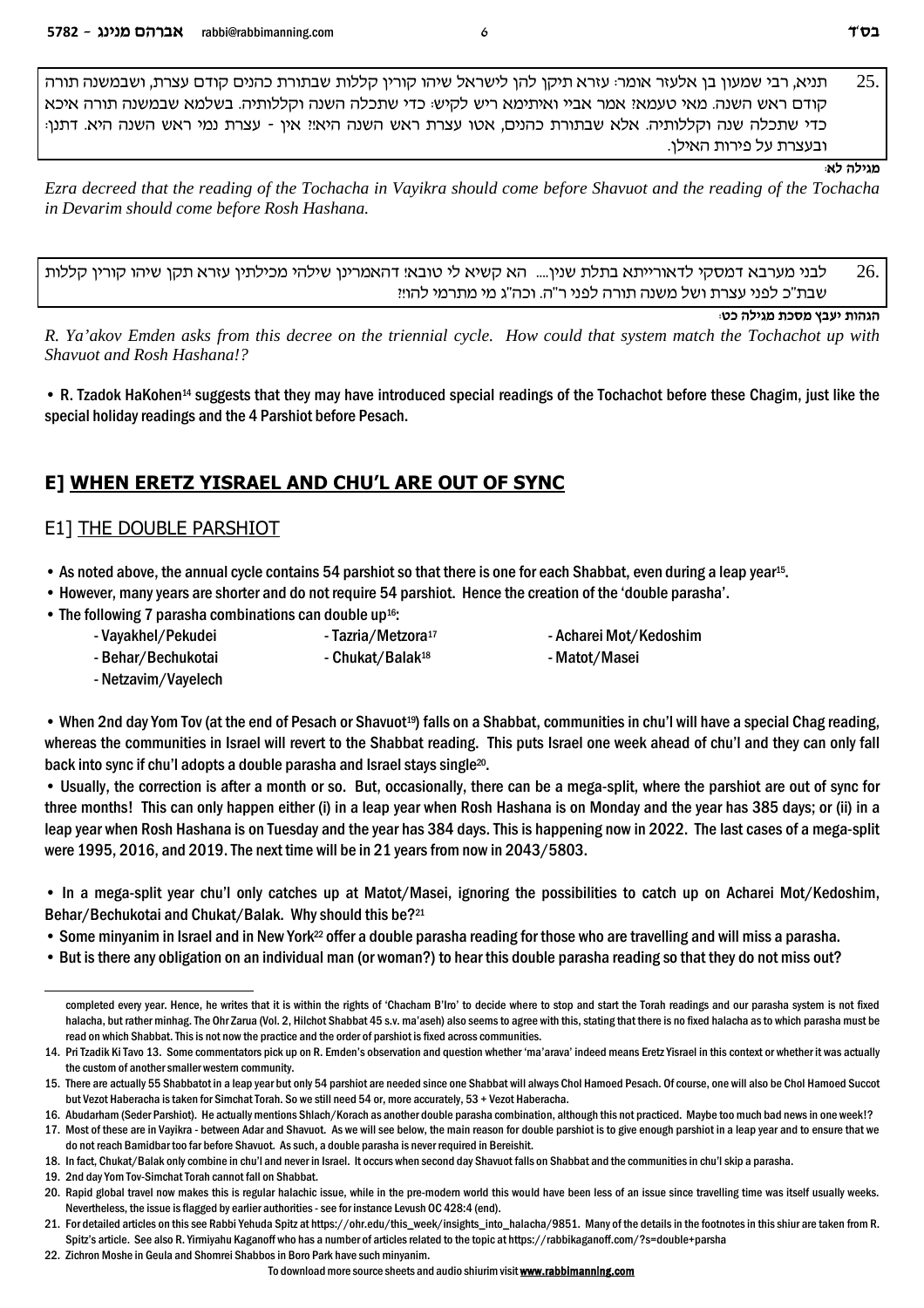### E2] PARASHA LINKS WITH THE YEAR

.... rwit che energe energe energe energe energe energy .... rwith they in Negation ... . . ... . 27 ... . . .

**gkz oniq yceg y`x zekld miig gxe` xeh**

*The Tur gives a series of mnemonics to remember who the parshiot are meant to be linked with which times of year<sup>23</sup> :*

*Pikdu U'Pischu - Tzav is Shabbat Hagadol directly before Pesach in a regular year.*

*Sigru U'Pischu - Metzora is directly before Pesach in a leap year.*

*Minu V'Atzru - Bamidbar is before Shavuot.*

*Tzumu V'Tzalu - the fast of Tisha B'Av is directly before Ve'etchanan (so Devarim is always Shabbat Chazon and Ve'etchanan is always Shabbat Nachamu).*

*Kumu V'Tik'u - Netzavim is directly before Rosh Hashana.*

• These are not always possible if this there is no other option<sup>24</sup> and some can be compromised but they are strong preferences.

• One these rules is also to ensure a week's 'buffer' zone between the Tochacha in Bechukotei and Shavuot25. But, where possible, there should only be ONE buffer week and not two to preserve the connection between the Tochacha and Shavuot<sup>26</sup>.

• And here is our first answer to this year's mega-split - if chu'l caught up with Israel on Acharei Mot/Kedoshim or Behar/Bechukotai, this would mean that they would read Naso BEFORE Shavuot, making a 2 week gap from the Tochacha, which is not ideal. In Israel we had no other option, but since an option exists in chu'l they take it.<sup>27</sup>

• But why not catch up on Chukat/Balak28?

• Two answers are given: 1. Because Matot/Masei far more easily combine29 and we prefer not to combine Chukat/Balak just to solve the split a little earlier. 2. To ensure that Pinchas, Matot and Masei, dealing with the division of Eretz Yisrael to the Jewish people are read during the 3 weeks<sup>30</sup>.

• For all these reasons, the communities in chu'l delay the catch up until Matot/Masei<sup>31</sup>. Again, in Israel we had no choice but to read Pinchas before the 3 weeks<sup>32</sup>.

### E3] IS THERE ANY OBLIGATION TO CATCH UP THE MISSED PARASHA?<sup>33</sup>

רב ששת מהדר אפיה וגריס (רפ"י - מפוסו, כפקורין בספר סורס). אמר: אנן בדידן ואינהו בדידהו.  $28. \,$ 

**ברכות ח.** 

*Rav Sheshet would read his own personal learning during the public Torah reading.*

24. For instance, Naso can come immediately before Shavuot, as this year in Israel. This can also happen in chu'l in a leap years when the first day of Rosh Hashana is on a Thursday.

<sup>23.</sup> These are accepted by later poskim - see Aruch HaShulchan 428:4.

<sup>25.</sup> See Tosafot (Megilla 31b s.v. *klalot*), and Levush (OC 428:4). The Levush explains that the buffer week prevents the Satan from using the Tochacha to accuse us on the judgment day.

<sup>26.</sup> Shu't Maharit 2 OC 4.

<sup>27.</sup> If a chutznik came to Israel for Shavuot this year, and then read Bamidbar and Naso together in chu'l the next Shabbat, this would amount to record length leining of 335 pesukim!

<sup>28.</sup> In fact, there is a Syrian minhag which does just that and catches up at Chukat/Balak. This is based on an earlier psak of Saadya Dayan Tzova (presumably a Dayan in Aram Tzova – Aleppo, Syria), who actually combined Korach/Chukat, an combination that no one else makes. R. Spitz quotes his father-in-law, R. Ya'acov Tzvi Lieberman, who noted that the Syrian Chalabi) community in Mexico City still follows this unusual combination of Korach/Chukat.

<sup>29.</sup> Rabbi Kaganoff writes: "Truthfully, we should view Matos and Masei as one long parasha (making the combination the longest parasha in the Torah) that occasionally needs to be divided, rather than viewing it as two parshiyos that are usually combined". Matot Masei split in chu'l ONLY in a leap year which starts on a Thursday. In Israel it can also happen in a leap year (like this one) where every parasha is needed.

<sup>30.</sup> Bnei Yisaschar Vol. 1, Ma'amarei Chodshei Tammuz - Av, Maamar 2:2. Minchat Yitzchak al HaTorah (newer edition, vol. 2 pg. 185, Pinchas s.v. uvazeh) also writes that the merit of the reading of the Korban Tamid in Pinchas should be read in the 3 weeks as a kappara. Bnei Yisaschar also writes that, since Pinchas contains the Chagim, we want to read this during the Three Weeks to comfort us in our time of mourning. This invokes Navi Zecharia (8:19) who writes that, when the Geula comes, this period will be turned into one of rejoicing.

<sup>31.</sup> Matot/Masei are also normally joined to ensure that Ve'etachanan is Shabbat Nachamu. Chazal (Sanhedrin 38a) learn that there is a hidden message of redemption within that parasha. V'noshantem in Gematria equals 852, telling us the exile would start after 852 years of living in Eretz Yisrael. Yet, the exile actually started two years early, after 850 years. This is because God, as a kindness, brought the galut two years early to ensure the survival of the Jewish people.

<sup>32.</sup> This also leads to the reading of a rare reading of the haftara of Pinchas (*v'yad Hashem* - Melachim I 18:46). Since Pinchas almost always falls during the 3 weeks, it takes the one of the special haftarot of *tlat d'paranuta*. The haftara for Pinchas is actually the third rarest haftara, read on average once every 10 years. The rarest is the haftara for Kedoshim which is read on average every 17 years. The last time was 1997 and the next will be 2024.

<sup>33.</sup> A related question is whether a group of Israeli visitors to chu'l should keep their fixed minhag of being of a parasha ahead or should fit into the local minhag and miss a parasha on their return. See R. Spitz's article fn 8 for details.